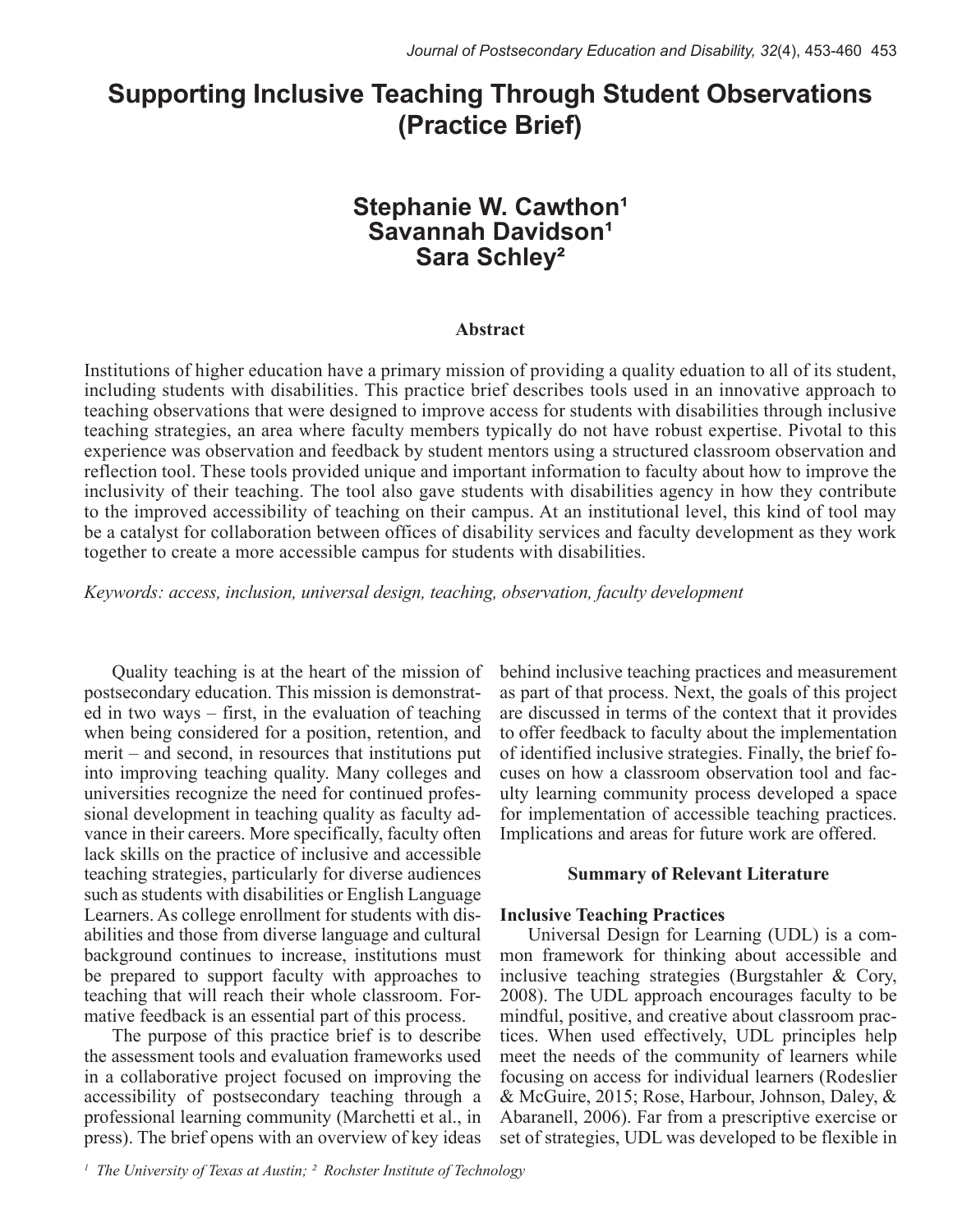order to allow instructors to think intentionally about how these approaches meet the specific needs of their classroom content and format (Pittman & Heiselt, 2014). Fully inclusive environments (including classrooms) are at the heart of the Americans with Disabilities Act and in the mission of many postsecondary institutions to serve and support diversity in their campus population. Yet faculty need support in developing inclusive teaching practices (Moore, 2013; Smith & Tyler, 2011).

#### **Measuring Teaching Quality**

Measuring the quality of teaching is a challenging task and the reliability and validity of common teaching evaluations enjoy intense debate (Marsh, 1984). Assessment of postsecondary faculty tends to be equated with either (a) student reviews of teaching obtained at the end of the term; or (b) observations that are a part of a larger, more comprehensive review of a faculty members' contribution to teaching and learning. One of the less frequently discussed elements regarding faculty feedback is the relationship between the faculty member and the student (Lopez-Pastor & Sicilia-Camacho, 2015). While in some cases classes consist of large lecture halls (or online platforms) full of hundreds of students, in other contexts faculty and students know each other, and even have more than one course or other academically related interactions within a student's program of study. While degree of interaction is a desired component of learning experiences (Nwankwo, 2015), this closer proximity sets up a lack of anonymity that has implications regarding the reliability of the responses. There is a concern that providing negative feedback might have consequences for the student both within and across course experiences. This is particularly challenging when thinking about formative assessments conducted when the immediate learning experience is still underway.

#### **Depiction of the Problem**

Gathering reliable and valid student feedback on teacher use of inclusive teaching strategies is an obvious need, but a challenging process. There is rarely attention to issues of diversity, access, and inclusion in most summative teaching observation forms that are used at the end of the semester to rate teacher quality and course satisfaction. Furthermore, there are few faculty development models that include ways for students to provide structured and formative feedback to faculty about the accessibility of their teaching. Students with disabilities have an important view point to contribute in feedback about teaching accessibility. As key holders of knowledge about the

characteristics of students with disabilities on campus, Disability Service and Resource Offices have the potential to provide institution-wide advisement, consultation, and training in order to facilitate equal access. Including a student feedback and observations component would just be an addition to the model, but could be an invaluable tool when discussing accessibility because one size does not fit all. This practice brief describes the classroom observation tools and feedback methods that were a critical component of a professional development model that included students with disabilities.

#### **Participant Demographics and Institutional Partners and Resources**

This project context was an initiative to support faculty at a STEM-focused university in implementing accessible teaching strategies, with a specific emphasis on strategies that are successful in classrooms with hearing and deaf or hard-of-hearing students. This project was conducted in partnership with a large public university that focused specifically on the assessment tools and design. The overall project goals were to (a) improve resources available for faculty teaching students in mainstream settings, (b) create training environments where faculty are encouraged to experiment with and innovate new resources and strategies for accessible and inclusive pedagogy, and (c) to sustain and expand these practices via multifaceted dissemination efforts (Names removed for review, 2018). The overall project examines the role of student observations of faculty teaching, specifically focusing on accessibility in classrooms with diverse students. The observation tool and process that is the focus of this practice brief was implemented as part of the ongoing feedback loop between students and faculty as part of the professional development project.

Participants in this project include project facilitators, faculty, and undergraduate student mentors. The four facilitators of the professional learning communities have extensive experience on the research and practice of accessibility for deaf and hard-ofhearing students and are faculty in a range of departments across the campus. The lead measurement design faculty worked with the project directors and met periodically with the student observers as part of their training on the feedback measures and discussion of reesults. A range of six to eight faculty have participated each semester across three semesters of the project thus far. Each faculty member applied to be part of the project and receive support from their departments to participate in the professional learn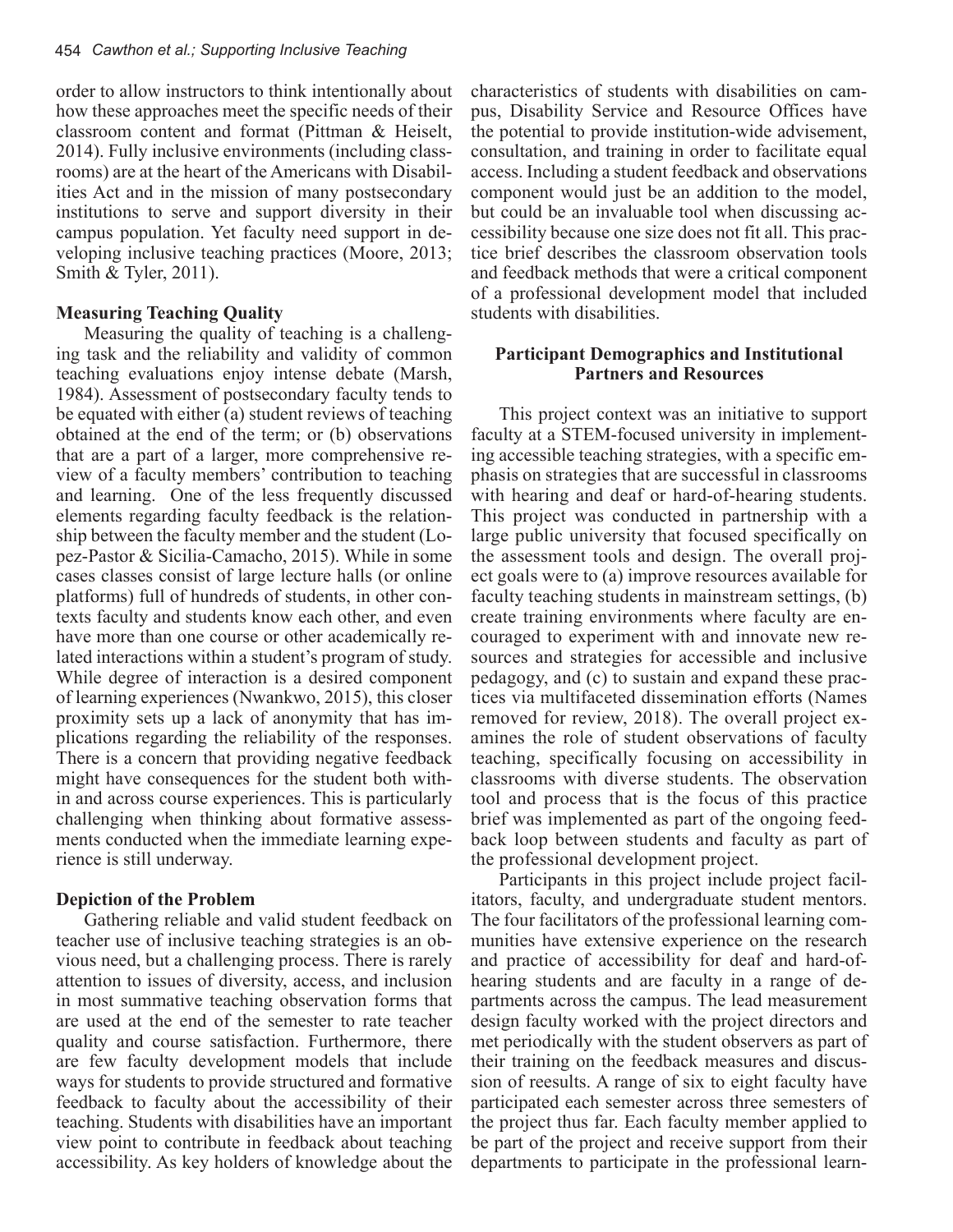ing communities. The undergraduate cadre of foursix deaf undergraduate students served as student mentors for the six to eight faculty. All were deaf or hard-of-hearing and used a range of communication modalities. Faculty and students were paired based on schedule availability; some students were paired with more than one faculty member to ensure coverage across the project. Undergraduates were paid for their work and represented a range of majors across the campus.

#### **Description of Practice**

#### **Faculty Learning Community**

The model chosen focuses on pedagogical conceptual change, going beyond the "what" of teaching, and instead encouraging faculty to focus on the "why" behind the practice of inclusive teaching (Keiny, 1994). The overall context of this project was the work of a Faculty Learning Community (FLC), which consisted of faculty members who agreed to spend a semester participating in a group to learn new practices, skills, and technology applications (Nugent et al., 2008; Richlin, 2004). These groups provided faculty with a safe and supportive space to reflect on the practice of teaching, and to explore challenges and strategies within a group of peers. This collaborative environment included several tools that were designed to: (a) capture the use of the access strategies, and (b) give feedback as to the overall accessibility of teaching. UDL principles served as a "hook" into designing strategies to be more accessible and inclusive. Faculty were not required to revamp their courses to follow UDL principles from start to finish. Instead, UDL was framework to identify current challenges in a faculty member's classroom, and to develop, implement and evaluate a strategy solution in the classroom.

#### **The Observation Tool and Process**

**Observation tool.** The main assessment strategy used to facilitate interaction between the participating faculty and the student participants was the classroom observation tool (see Appendix). The class observation tool served as a template for students to take observational notes about access and inclusion factors in the classroom. They were asked to note physical features of the class session (lighting, seating layout, etc.), faculty pedagogical strategies (pacing, use of visuals, course activities), interaction in the classroom (between students, and between the students and the faculty member), and perceptions on what went well in the session and what could have been done to increase access and inclusion with the stu-

dents. Students were also given a set of instructions about how to observe the class sessions and make observation notes. In addition, they participated in a training session as well as ongoing discussions about conducting class observations and giving feedback to faculty. The observation tool was revised twice, once after the pilot and once when online teaching components arose as a key area for further observation. These revisions were made based on feedback from the student mentors. Student observers thus had time to grow into this role as not only observers, but analysts of the tools they were using.

**Faculty-student mentor pairs.** Student mentors were paired with each faculty participant. Starting in week three (out of 14) of the semester, they observed the faculty's class sessions on at least a weekly basis. During the first week of observations, they observed all class sessions during that week to lay a foundation for understanding course content, the instructor's teaching style, and student interaction. For subsequent weeks, they observed a single class session and took notes using the observation tool. In addition to standard questions, faculty identified specific areas for feedback from the student mentors. After each week of observations, student observers met with the faculty member to discuss what they observed and to talk about access and inclusion challenges. They used the observation form as a starting point for the discussion and followed a structured protocol that allowed for both connection to the training as well as specific examples that arose in the class session.

#### **Evaluation and Observed Outcomes**

The use of an observation tool within professional development is perhaps not unique in and of itself, but the connection between the content (inclusive teaching), the participants (student observers and faculty), and the method (the observation tool) dovetailed to support a dynamic and in-depth shift in how the participants engaged in pedagogical change. The implications of this project thus lies in the intersection of these three components. The remainder of this brief discusses how the observations and the tool, specifically, led to an increased rigor and quality of the professional development experience.

The observation tool was structured to provide student observers and faculty with an inquiry-based approach to implementation of inclusive teaching strategies. The observation tool was developed around the same questions about pedagogy that shaped the professional development training. Students were empowered to think critically not only about the classroom activities, but also the function of the observation tool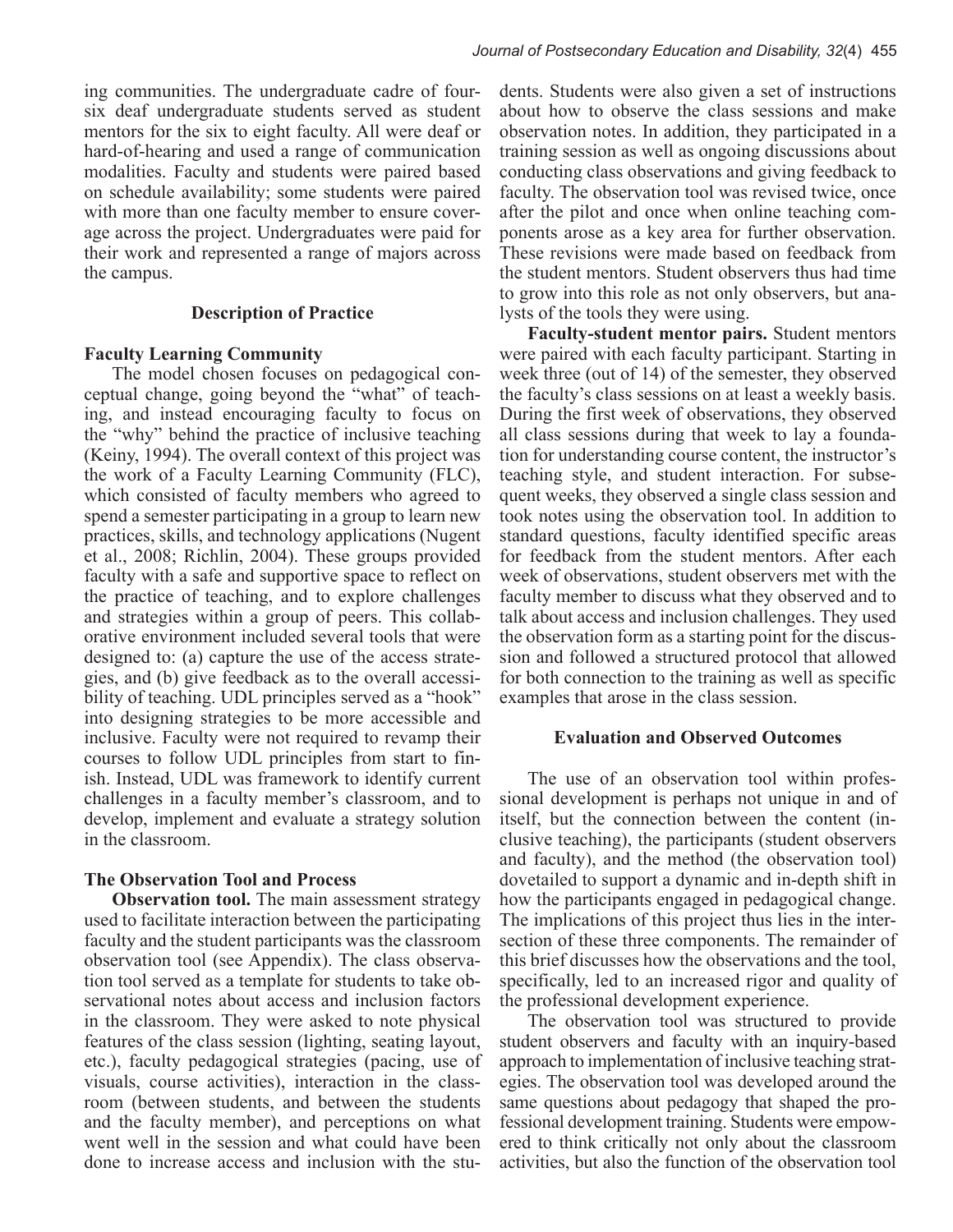itself. Revisions to the tool were made because students wanted to expand the applicability of the tool to both face-to-face and online learning platforms. This tool was adaptable across learning settings.

The observation and complementary dialog helped facilitate a new kind of relationship between students and faculty. The change in power differential allowed the student perspective to gain traction with the faculty cadre. Through the use of this particular assessment tool, inquiry, shared goal setting, and collaboration was encouraged; this innovative process likely benefited both faculty and students. The use of a concrete observation tool provided a method for naming the goals and providing a safe space for shared discussion about the process. This teaching observation tool was co-constructed by faculty and student observers in that faculty chose the specific items related to inclusive teaching that they wanted to have included in the observation. This processing of the experience immediately after the class with the notes from the observation available allowed faculty to work within the context of that particular day.

#### **Implications and Portability**

The feedback tools from this project have some significant implications for faculty feedback and development of inclusive teaching practices at postsecondary institutions. The purpose of this observation was less to evaluate impact on student learning outcomes and more to engage in deeper dialog about enhancing the inclusivity of teaching strategies. The tools and protocol from this project would be beneficial for campusus providing feedback to faculty across a range of topics within accessibility. Even in an abridged version, disability services offices could collaborate with faculty development centers to craft a sequence of opportunities that include training in a specific content area such as facilitating quality class discussions with students with diverse communication modalities. A cadre of students trained in the same area could serve as resources for faculty members and get a valuable student perspective. This model could thus inform training not only for the faculty, but also for students who wish to pursue teaching careers or related educational fields.

Creating a faculty learning community in tandem with student observers is not a simple task. There were many logistics challenges that came with the complexity of the content, the inquiry, and the relationships involved. Scheduling alone was often difficult and sometimes slowed the momentum of the observation process. Faculty members were also on different timelines as to when they began to implement the accessibility strategy that they drew from the training. There were often several weeks between the start of the semester and when students had the opportunity to obseve those practices in the classroom, possibily reducing the impact that student feedback would have on that practice in the remainder of that semester. This project is also resource intensive; many campuses may need to identify strategies to reduce time and labor costs, use online platforms, and create cohorts of trained students so that the model is sustainable over a longer period of time.

Research on this feedback model could expand the evidence base for this student observation practice to support inclusive teaching practices in a number of ways. The first is to obtain the perspectives of the students who are enrolled in the class; the only perspectives collected are from student mentors who are trained specifically in the accessibility content area that forms the foundation of the project. There are also possible extensions of the data collection period from these student mentors by expanding this model so that it takes place over the course of a year, and not only within a single semester. A number of the areas that students provided feedback with include integrating technology, working with physical space, etc. – elements of teaching that may require coordination with institutional resources. It may be that three months is not enough time to capture the benefits of the formative feedback from student mentors to faculty, particularly when part of this time is the initial training period.

#### **References**

- Burgstahler, S. E., & Cory, R. (2008). *Universal design in higher education: From principles to practice.* Harvard University Press.
- Keiny, S. (1994). Constructivism and teachers' professional development. *Teaching and Teacher Education, 10*, 157-167.
- Lopez-Pastor, V., & Sicilia-Camacho, A. (2015). Formative and shared assessment in higher education. Lessons learned and challenges for the future. *Assessment and Evaluation in Higher Education, 42*, 77-97.
- Marchetti, S., Schley, S., O'Neil, J., Elglaly, Y., Zuchegno, A., Mousley, K., Atkins, S. & Cawthon, S. (In Press). Faculty Perspectives on Developing Strategies to Improve Access in Diverse Post-Secondary Classrooms. *Learning Communities Journal.*
- Marsh, H. W. (1984). Students' evaluations of university teaching: Dimensionality, reliability, validity, potential biases, and utility. *Journal of Educational Psychology, 76*, 707-754.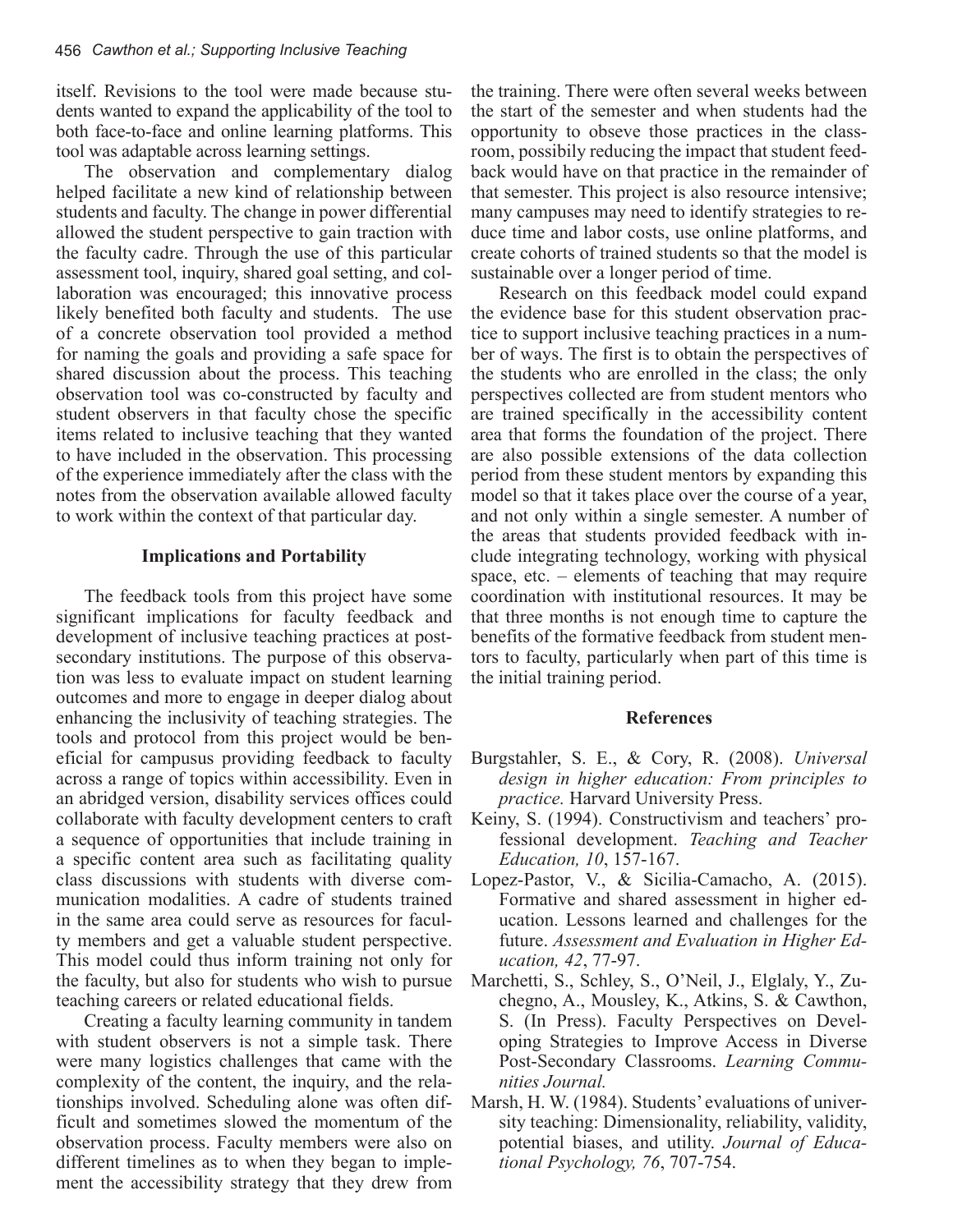- Moore, C. S. (2013). *Inclusive college teaching: A study of how four award-winning faculty employ universal design instruction* (Doctoral dissertation). Retrieved from ProQuest Dissertations Publishing.
- Nugent, J. S., Reardon, R. M., Smith, F. G., Rhodes, J. A., Zander, M. J., & Carter, T. (2008). Exploring faculty learning communities: Building connections among teaching, learning, and technology. *International Journal of Teaching and Learning in Higher Education, 20*, 51-58.
- Nwankwo, A. A. (2015). *Students' learning experiences and perceptions of online course content and interactions* (Doctoral dissertation). Retrieved from ScholarWorks.
- Pittman, C. N., & Heiselt, A. K. (2014). Increasing accessibility: Using universal design principles to address disability impairments in the online learning environment. *Online Journal of Distance Learning Administration, 17*(3), 1-11.
- Richlin, L. (2004). *Building faculty learning communities: New directions for teaching and learning, number 97* (Vol. 15). John Wiley & Sons.
- Rodesiler, C. A., & McGuire, J. M. (2015). Ideas in practice: Professional development to promote universal design for instruction. *Journal of Developmental Education, 38*(2), 24-31.
- Rose, D. H., Harbour, W. S., Johnston, C. S., Daley, S. G., & Abarbanell, L. (2006). Universal design for learning in postsecondary education: Reflections on principles and their application. *Journal of Postsecondary Education and Disability, 19*, 135-151.
- Smith, D. D., & Tyler, N. C. (2011). Effective inclusive education: Equipping education professionals with necessary skills and knowledge. *Prospects, 41*, 323-339.

#### **About the Authors**

Stephanie Cawthon received her B.A. and M.A. degree in psychology from Stanford University ad her Ph.D. from the University of Wisconsin at Madison. She is currently a professor in the Department of Educational Psychology at the University of Texas at Austin. Her research interests includes educational equity for students with disabilities, pathways to postsecondary success for deaf and hard of hearing individuals, and inclusive instructional and assessment practices. She is the Director of the National Deaf Center on Postsecondary Outcomes. She can be reached by email at: stephanie.cawthon@austin.utexas.edu.

Savannah Davidson received her B.A. degree in psychology from Texas Tech University and M.A. degree in educational psychology from The University of Texas at Austin. Her experience includes working as a practicum student with children and adolescents at Wayside Charter Schools, Austin Child Guidance Center, and Texas Child Study Center at Dell Children's Medical Center. She is currently working towards her PhD. at The University of Texas. Her research interests include socioeconomic status, coping, and distress in parents of children with pediatric cancer and asthma along with postsecondary outcomes of deaf individuals. She can be reached by email at: sdavidson@utexas.edu.

Sara Schley received her B.A. degree in psychology from Reed College, M.S. in experimental psychology from Northeastern University, and Ed.D. human development/language acquisition from Harvard University Graduate School of Education. Her experience includes working as a faculty member in deaf education and special education teacher training programs, and qualitative and quantitative analyses of educational data. She is currently a professor in the Department of Masters of Science in Secondary Education and director of the Research Center for Teaching and Learning, both at the National Technical Institute for the Deaf (NTID) at the Rochester Institute of Technology. Her research interests include inclusive pedagogy (see www.inclusivefaculty.com), and access to the post-secondary curriculum with diverse student enrollment. She can be reached by email at: sxssdor@rit.edu.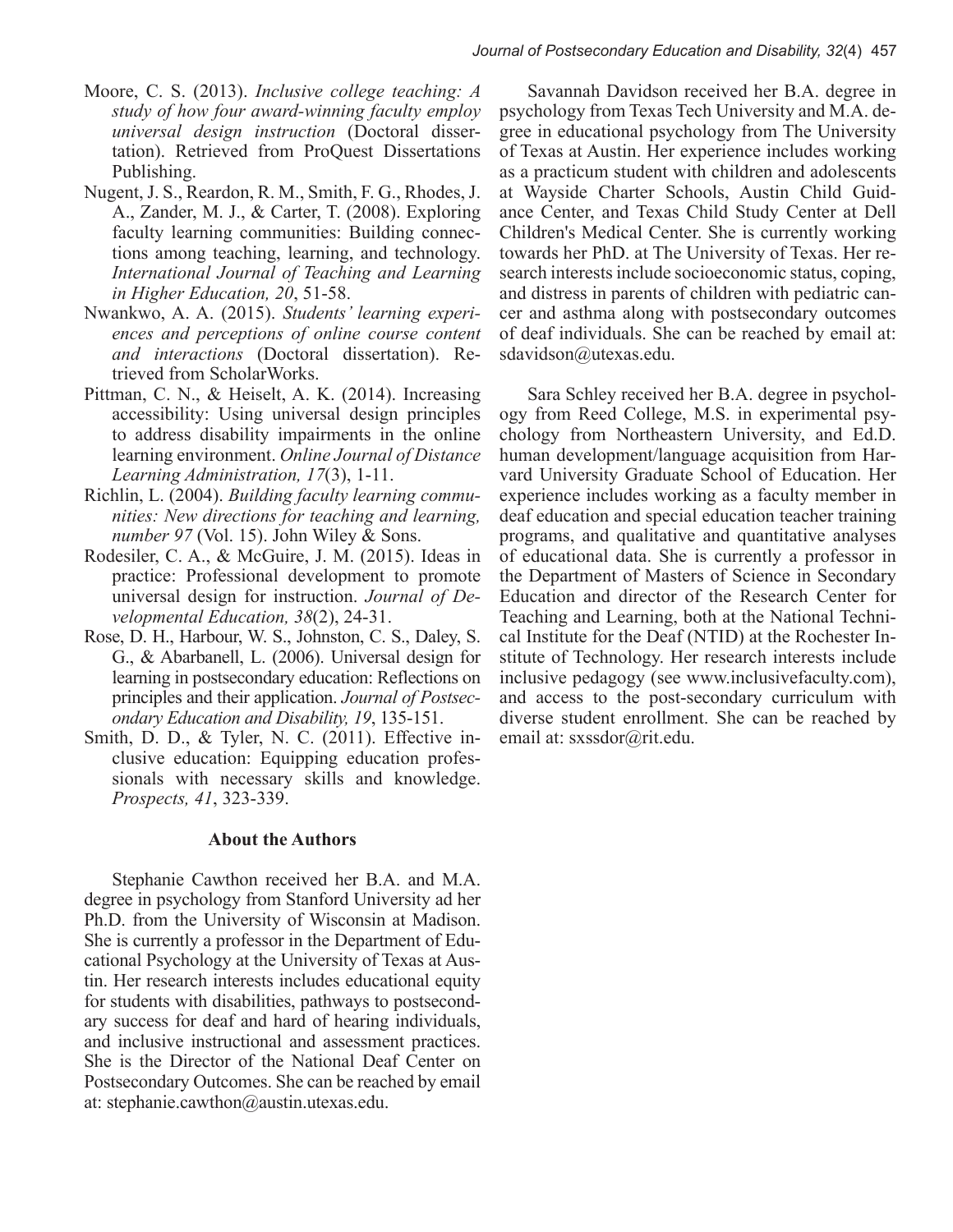| <b>Appendix</b><br><b>Classroom Observations Form</b>                                                                                                                                                                                                                                                                                                                                                                                                            |                                         |               |   |                                                                                                           |  |  |  |
|------------------------------------------------------------------------------------------------------------------------------------------------------------------------------------------------------------------------------------------------------------------------------------------------------------------------------------------------------------------------------------------------------------------------------------------------------------------|-----------------------------------------|---------------|---|-----------------------------------------------------------------------------------------------------------|--|--|--|
|                                                                                                                                                                                                                                                                                                                                                                                                                                                                  |                                         |               |   |                                                                                                           |  |  |  |
|                                                                                                                                                                                                                                                                                                                                                                                                                                                                  | Faculty Name: Course Name: Course Name: |               |   |                                                                                                           |  |  |  |
| Number of Students in Class Today (estimate): Total: ______ Deaf/Hard-of-Hearing: _____                                                                                                                                                                                                                                                                                                                                                                          |                                         |               |   |                                                                                                           |  |  |  |
| What did you like about the class/online component? What did faculty do well?<br>(Please be specific with examples)                                                                                                                                                                                                                                                                                                                                              |                                         |               |   |                                                                                                           |  |  |  |
| ing)? (Please be specific with examples)                                                                                                                                                                                                                                                                                                                                                                                                                         |                                         |               |   | What did you think could help make the class/online component more accessible for students (deaf or hear- |  |  |  |
| <b>FACE-TO-FACE:</b> Did you notice any of the following as supporting access?                                                                                                                                                                                                                                                                                                                                                                                   |                                         |               |   |                                                                                                           |  |  |  |
| 1. Lighting choices (e.g., Bright? Glare? Shadows?)<br>2. Pacing (e.g. Fast? Too slow? Just right?)<br>3. Use of Visuals (e.g. Smartboard, PowerPoint/slides, propos, video, role play, etc.)<br>4. Positive feedback<br>5. Classroom atmosphere (e.g., light, tense, free flowing, friendly)<br>6. What else?                                                                                                                                                   |                                         |               |   |                                                                                                           |  |  |  |
| <b>ONLINE:</b> Did you notice any of the following as supporting access?<br>1. Visually vs. auditorily based media (podcasts, movies, text slides, media embedded)?<br>2. Are there captions on video? Or transcript?<br>3. Lighting and Pacing of Faculty Created Media (same as above)<br>4. Use of Visuals (slides, graphics, etc.)<br>6. Interaction between faculty and students?<br>7. Positive feedback from faculty?<br>8. Interaction between students? |                                         |               |   | 5. Opportunities to Engage (discussion posts, video chats, goReact? Voicethread? Google docs? etc.)       |  |  |  |
| Access Strategy Use (once faculty is using it in class), What is the strategy?                                                                                                                                                                                                                                                                                                                                                                                   |                                         |               |   |                                                                                                           |  |  |  |
| 1. Did the faculty member use their face-to-face ATK strategy well?                                                                                                                                                                                                                                                                                                                                                                                              |                                         |               |   |                                                                                                           |  |  |  |
| 1<br>Not at all                                                                                                                                                                                                                                                                                                                                                                                                                                                  | $\overline{2}$                          | 3<br>Somewhat | 4 | 5<br>Extensively                                                                                          |  |  |  |
| Explain what you saw and why you gave it the rating you gave.                                                                                                                                                                                                                                                                                                                                                                                                    |                                         |               |   |                                                                                                           |  |  |  |
| 2. Did the faculty member use their online ATK strategy well?                                                                                                                                                                                                                                                                                                                                                                                                    |                                         |               |   |                                                                                                           |  |  |  |
| Not at all                                                                                                                                                                                                                                                                                                                                                                                                                                                       | $\overline{2}$                          | 3<br>Somewhat | 4 | 5<br>Extensively                                                                                          |  |  |  |
| Explain what you saw and why you gave it the rating you gave.                                                                                                                                                                                                                                                                                                                                                                                                    |                                         |               |   |                                                                                                           |  |  |  |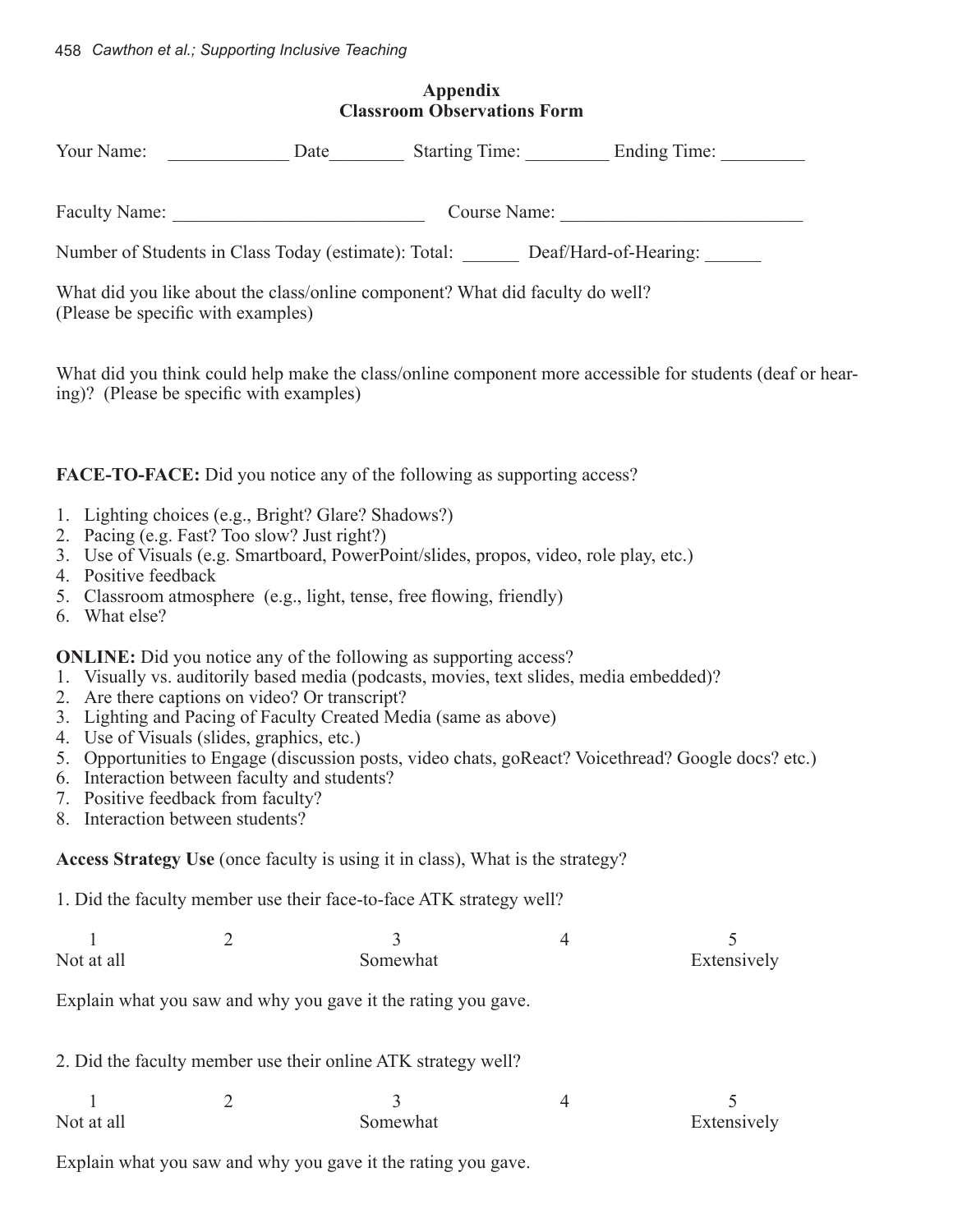## **What's Happening?**

| <b>Activity or Focus</b>                                                                    | <b>Online or</b><br>face-to-face<br>component? | Observed?<br><b>Yes or No</b> | <b>Notes: Description or</b><br>example of how it was used<br>or where it was missing |
|---------------------------------------------------------------------------------------------|------------------------------------------------|-------------------------------|---------------------------------------------------------------------------------------|
| <b>Teachers</b>                                                                             |                                                |                               |                                                                                       |
| Used different kinds of<br>activities in class.                                             |                                                |                               |                                                                                       |
| Presented ideas in more than<br>one way.                                                    |                                                |                               |                                                                                       |
| Provided students with more<br>than one way to participate                                  |                                                |                               |                                                                                       |
| Encouraged students to<br>participate in class and<br>respond to faculty/other<br>students. |                                                |                               |                                                                                       |
| Encouraged students to<br>collaborate in group activities                                   |                                                |                               |                                                                                       |
| FACULTY SELECTED ATK<br><b>STRATEGY</b>                                                     |                                                |                               |                                                                                       |
| FACULTY SELECTED ATK<br><b>STRATEGY</b>                                                     |                                                |                               |                                                                                       |